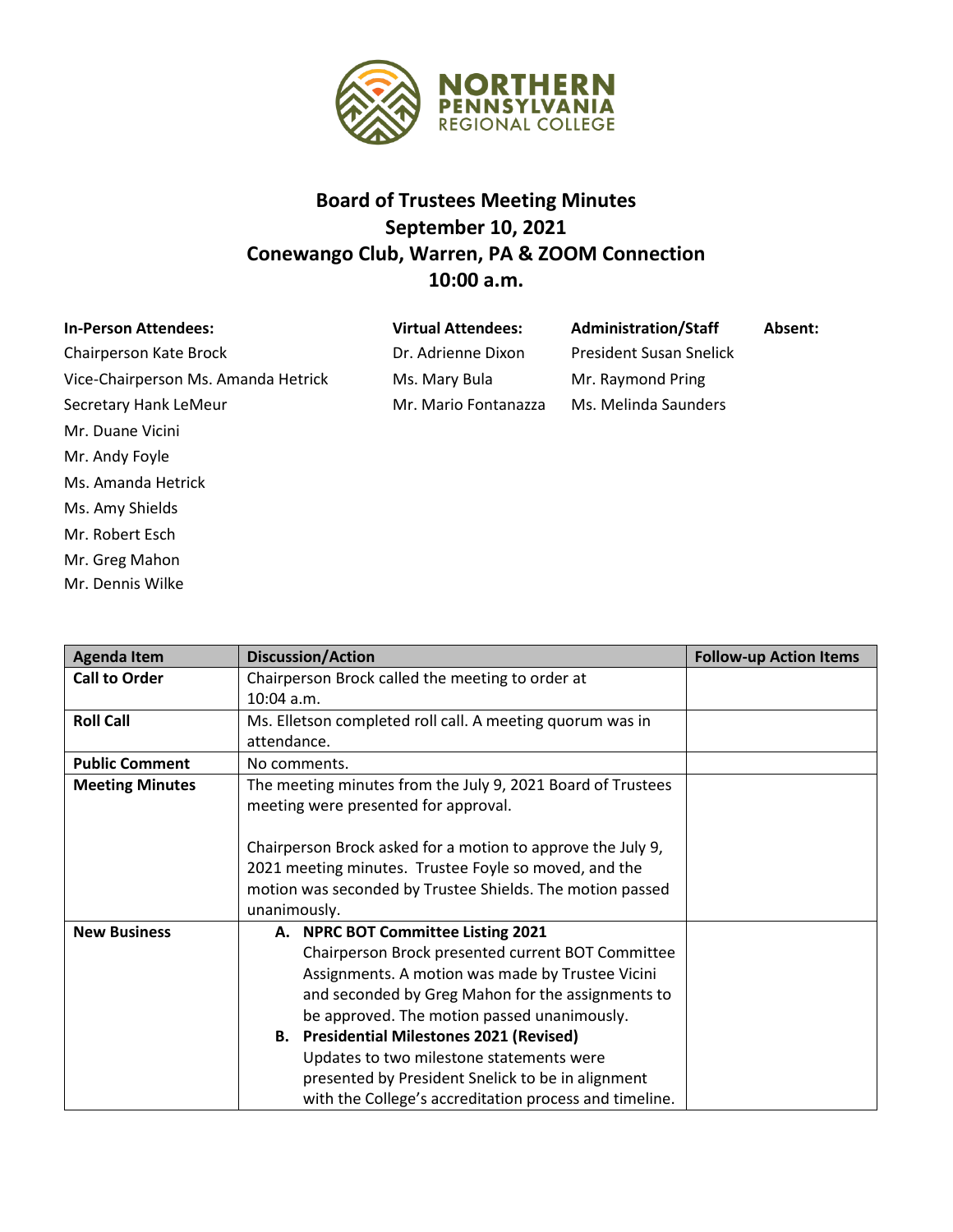

|                            | Trustee LeMeur made a motion to approve the                |
|----------------------------|------------------------------------------------------------|
|                            | updates to the President's Milestones as presented.        |
|                            | This motion was seconded by Trustee Foyle. The             |
|                            | motion passed unanimously.                                 |
|                            | C. Accreditation Teach Around                              |
|                            | NPRC Staff presented information regarding the             |
|                            | College's accreditation process, how the College is        |
|                            | currently in compliance with the accrediting body's        |
|                            | standards of affiliation, and how the College and          |
|                            | always working on continual improvement.                   |
|                            | This presentation took place from 11:14 a.m. and           |
|                            | lasted until 12:10 p.m.                                    |
|                            | <b>NPRC Staff Participants Included:</b>                   |
|                            | In-person Attendees: Lisa Pecora, Ron Pollock, Brian       |
|                            | Russell, Regina Russell, Gary Sawtelle, Joanna             |
|                            | Elletson, Wallace Taylor, Lori McNeal, Jennifer            |
|                            | Cummings-Tutmaher, Mindy Saunders, Lauren                  |
|                            | Zickefoose, Hailey Brown, Leigh Anne Kraemer-Naser,        |
|                            | Abbi Petrosky, Ben Blood, Dannielle Nebinski, Eileen       |
|                            | Goodling, Ray Pring, Jennifer Rossey, Lori Swick, and      |
|                            | Kelsey Kirkpatrick                                         |
|                            | Virtual Attendees: Frank O'Connell, Aldo Jackson,          |
|                            | and Steve Carr                                             |
|                            | <b>Standing Committees Reports and Recommended Actions</b> |
| <b>Finance &amp; Audit</b> | A. Committee meeting minutes - were provided for the       |
| <b>Committee</b>           | board's information.                                       |
|                            | <b>B.</b> Financial Statements - Mr. Pring reviewed the    |
|                            | financial information provided and                         |
|                            | answered/clarified questions regarding the                 |
|                            | documents provided in trustee information.                 |
|                            | After review and discussion, Chairperson Brock asked for a |
|                            | motion to approve the financial statements ending June 30, |
|                            | 2020. Trustee Vicini so moved and the motion was seconded  |
|                            | by Trustee Shields. The motion passed unanimously.         |
| <b>Executive Committee</b> | A. Meeting minutes from the committee meeting were         |
|                            | provided for the board's information.                      |
|                            | B. Non-Employee Conflict of Interest Disclosure            |
|                            | Summary - Trustees were previously supplied with           |
|                            | the Policy and Statement/Disclosure form for their         |
|                            | completion. The executive committee reviewed all           |
|                            | forms and provided the trustees                            |
|                            | No report regarding Harrisburg updates.<br>C.              |
|                            |                                                            |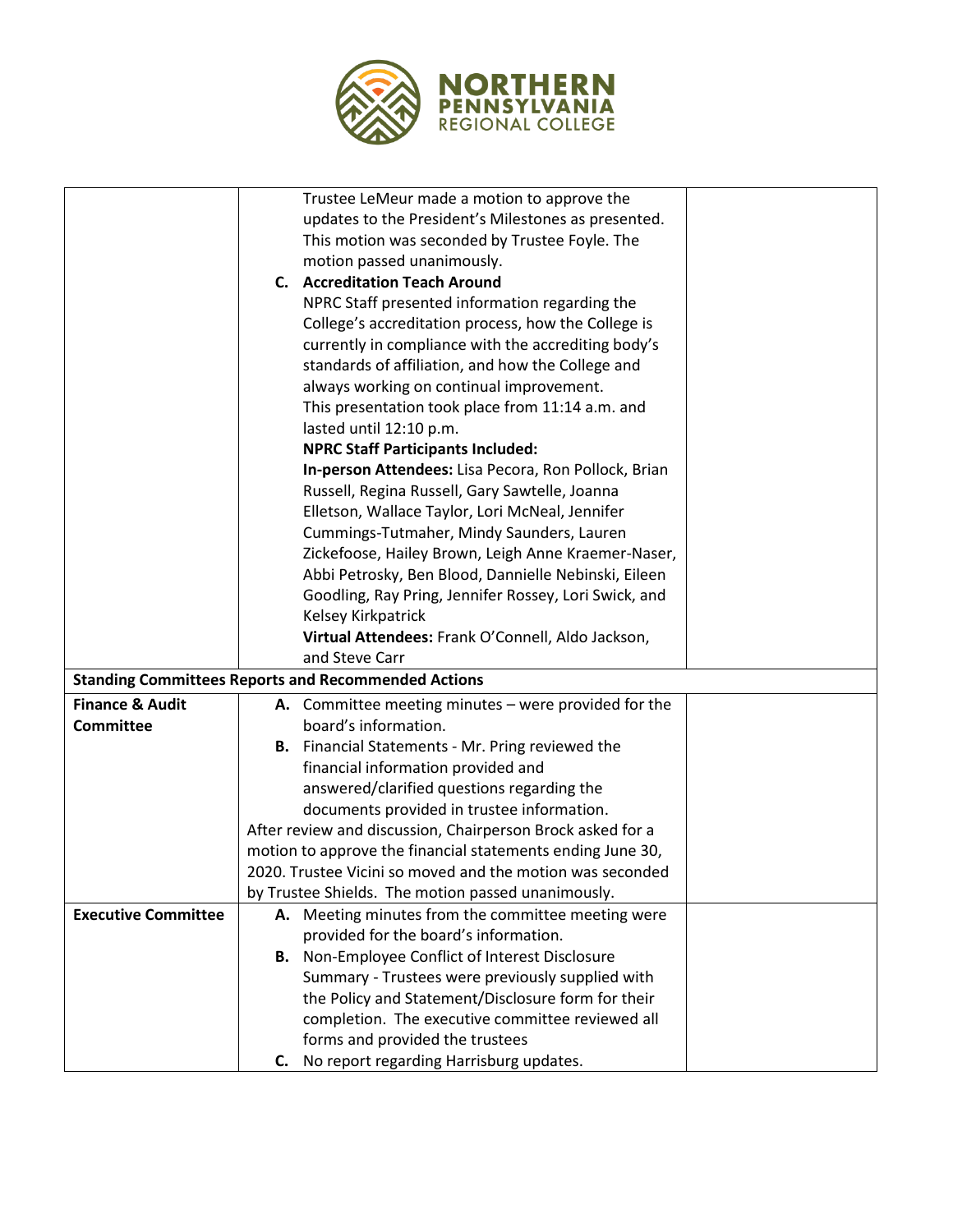

| <b>Academic Affairs</b>     | A. No report.                                                  |  |
|-----------------------------|----------------------------------------------------------------|--|
| <b>Committee</b>            |                                                                |  |
|                             |                                                                |  |
| <b>Policy</b>               | A. No report.                                                  |  |
| Development/HR              |                                                                |  |
| <b>Committee</b>            |                                                                |  |
| <b>College Advancement</b>  | A. No report.                                                  |  |
| <b>Committee</b>            |                                                                |  |
| <b>Public Relations and</b> | A. No report.                                                  |  |
| <b>Marketing</b>            | <b>B.</b> Minutes from the July 7, 2021 meeting will be shared |  |
| <b>Committee</b>            | in an upcoming meeting.                                        |  |
|                             | C. Committee members shared how data is driving                |  |
|                             | conversation within the committee. Because of this,            |  |
|                             | an update will be forthcoming on the College's                 |  |
|                             | website allowing the student or employer and easier            |  |
|                             | way to locate their specific needs while the College is        |  |
|                             | able to collect data and make more informed                    |  |
|                             | decisions.                                                     |  |
| Nominating and              | A. Meeting minutes from the committee meeting held             |  |
| <b>Board Development</b>    | on June 30, 2021, were provided for the board's                |  |
| <b>Committee</b>            | information.                                                   |  |
|                             | <b>B.</b> Chairperson Brock gave a brief update regarding the  |  |
|                             | upcoming BOT retreat and explained that it is                  |  |
|                             | anticipated that vacancies on the Board will be filled         |  |
|                             | in November.                                                   |  |
| <b>Strategic Growth</b>     | A. Trustee Vicini gave a brief update on ECUA members          |  |
| <b>Committee</b>            | and how this committee will be looking at how the              |  |
|                             | College may want continue discussions regarding                |  |
|                             | expansion in the future.                                       |  |
|                             | B. A meeting for the committee has been scheduled for          |  |
|                             | October 11, 2021                                               |  |
|                             | <b>Task Force Committee Reports and Recommended Actions</b>    |  |
| <b>President's Report</b>   | A. President Snelick reviewed her report and                   |  |
|                             | supplementary report that were both included for               |  |
|                             | trustee information.                                           |  |
|                             |                                                                |  |
| <b>VPASA</b>                | A. Vice President Saunders reviewed her report that was        |  |
|                             | included for trustee information.                              |  |
|                             | B. Vice President Saunders gave a brief explanation            |  |
|                             | regarding the restructuring of the previous Student            |  |
|                             | Success Specialist position into two different                 |  |
|                             | positions (Student Engagement Specialists and                  |  |
|                             | <b>Community Engagement Specialists).</b>                      |  |